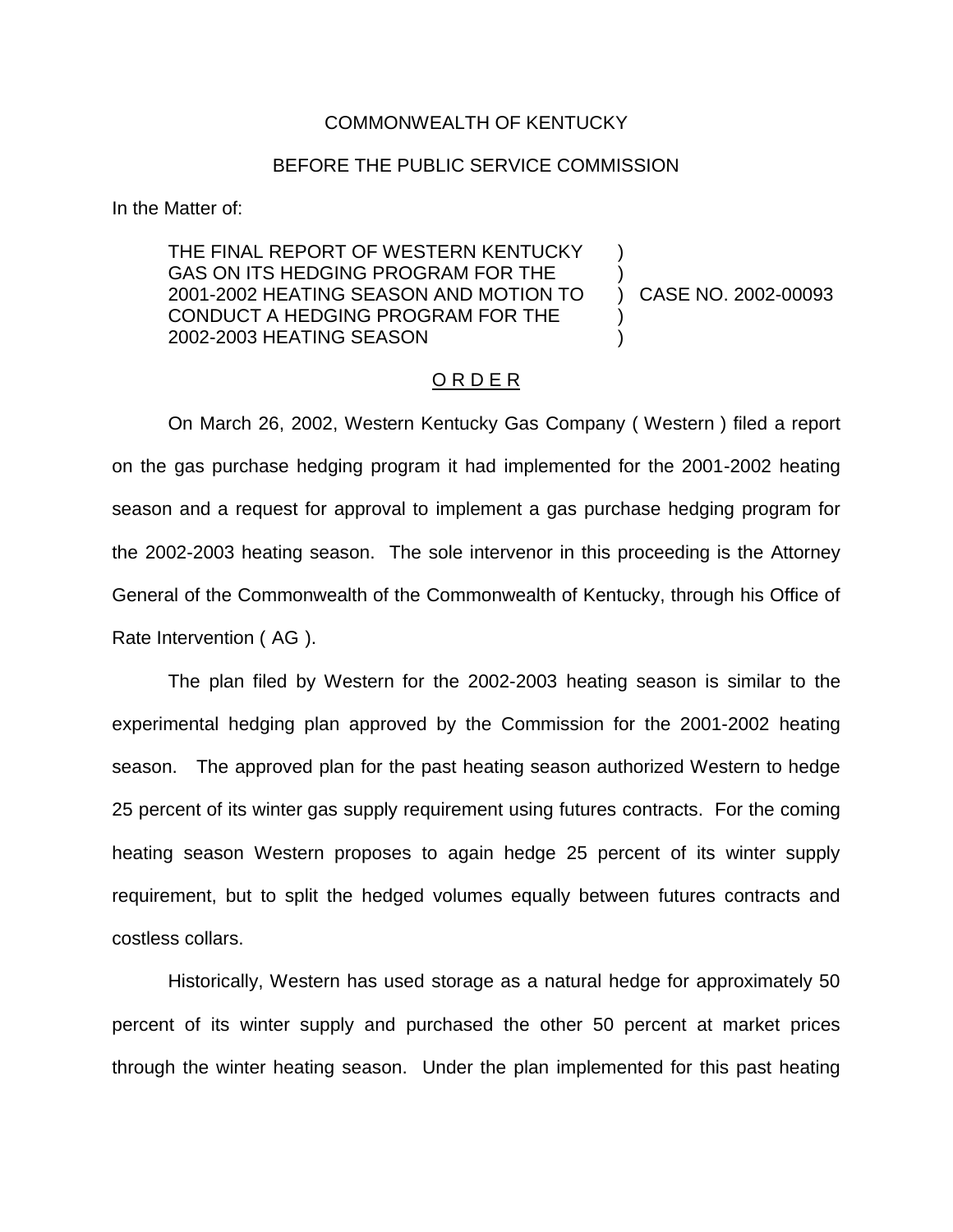season, Western continued its traditional use of storage but purchased 25 percent of its winter supply requirements at market prices and hedged the remaining 25 percent using futures.

From July through September of 2001, Western purchased futures contracts for the months of November 2001 through March 2002. Those contracts, for which Western incurred related transaction costs of \$182,000, contained strike prices that averaged between \$3.50 and \$3.75 per Mcf. Due to the decline in wholesale gas prices experienced over the second half of 2001, which continued during the five-month period for which Western had entered into hedging arrangements, market prices consistently fell below Western s strike prices. Consequently, Western s gas costs, including the transaction costs of the hedging program, were approximately \$5.7 million greater for the past heating season than if it had not implemented a hedging plan for a portion of its winter gas supply requirement.<sup>1</sup>

Western states that, although the hedges produced no direct monetary benefit in the form of lower-than-market prices due to the weakened wholesale prices, the program was a success in achieving its primary goal stabilizing gas costs for its customers. Western states that its overall gas purchasing portfolio, including its financial hedging strategy, allowed it to take advantage of the declining trend in wholesale gas prices and reduce its retail price by over 50 percent from the record highs incurred the previous (2000-2001) heating season.

 $1$  The commodity component in Western s Gas Cost Adjustment, which reflected a mix of gas withdrawn from storage, financial hedges and purchases at market prices, ranged from \$3.00 to \$3.22 per Mcf during the period November 2001 to March 2002.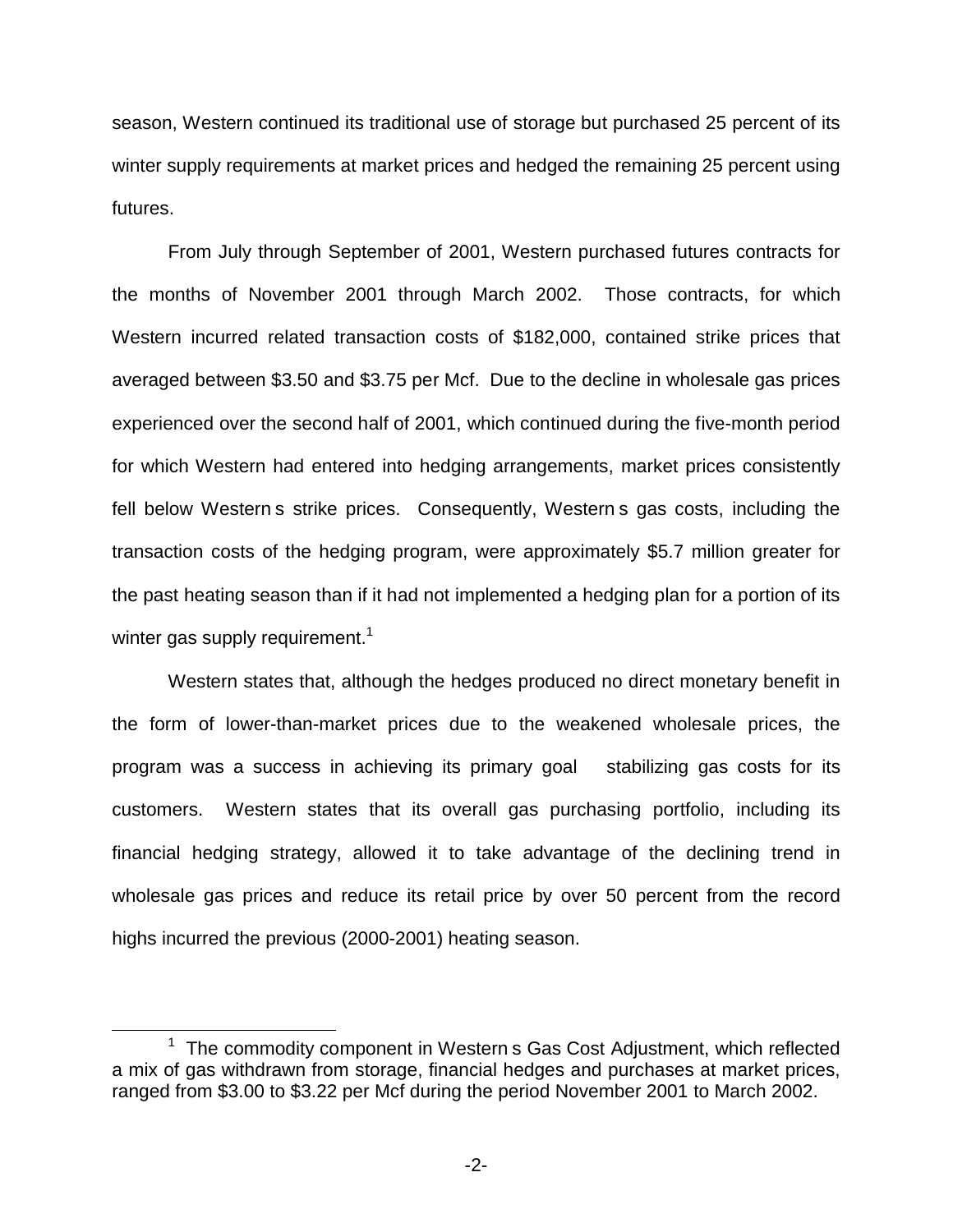#### PROPOSED PLAN FOR 2002-2003

Western proposes to hedge the same percentage of its winter supply requirement for the 2002-2003 heating season that it did for the 2001-2002 heating season. However, rather than relying exclusively on futures contracts for the upcoming heating season, Western proposes to split the volumes hedged equally between futures and costless collars. Collars allow a utility to establish a range, between a ceiling price and a floor price, for the price of gas, rather than a single price, as with futures. Western stated that employing collars provides additional flexibility within its plan, and that using collars could actually reduce its overall level of transaction costs.

Western provided forecast data from Salomon Smith Barney and DRI-Wefa, Inc. For the 2002-2003 winter season, these two sources forecast prices ranging from \$3.50 to \$5.00 per Mcf. $^2$  Western also indicated that it was agreeable to setting a ceiling, with no floor, on hedged volumes as a means of allowing it to reduce or cease hedging activities if price trends appear to head downward.<sup>3</sup>

The AG opposes Western s plan, arguing, as he did in Western s prior hedging case, that the risks and costs of the hedging program should not be borne entirely by ratepayers. The AG goes on to cite the \$5.7 million in higher than market price costs that ratepayers incurred this past heating season as reason for his opposition to the plan. If the Commission approves a hedging plan for the 2002-2003 heating season,

-3-

 $2$  Item 3 of the Response to the First Data Request of Commission Staff, filed with the Commission April 24, 2002.

 $3$  Item 6 of the Response to the Supplemental Data Request of Commission Staff, filed with the Commission May 3, 2002.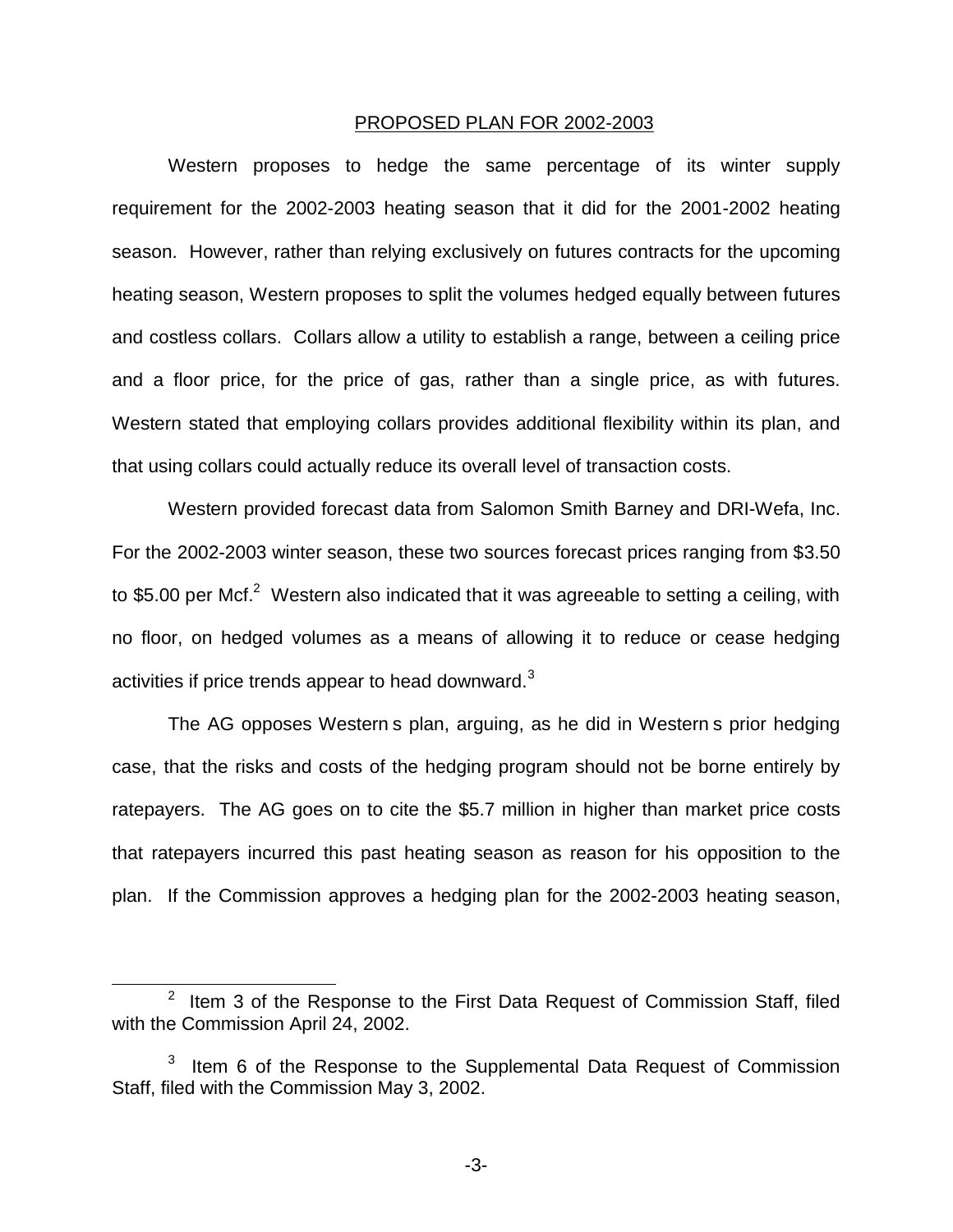the AG argues that it should reduce the volumes hedged to a level less than that proposed by Western.

## **DISCUSSION**

For the 2001-2002 heating season Western effectively hedged 75 percent of its winter supply requirement by using its 50 percent storage hedge and its 25 percent financial hedging program. This resulted in 25 percent of its winter supply requirement being purchased at market prices. However, the decline in market prices that began in the latter part of 2001 and continued during early 2002 resulted in Western s gas cost being \$5.7 million greater under the hedging program than if the program had not been implemented.

We note that a plan such as Western s 2001-2002 hedging plan, using fixed price hedging instruments, will be successful in reducing price volatility. Whether such a plan results in the lowest cost to ratepayers is entirely dependent on how market prices compare to hedged prices. In the past heating season, market prices declined, and the hedged prices resulted in higher costs to ratepayers.

The Commission believes the following factors should be considered in reviewing Western s proposed 2002-2003 hedging plan: (1) Western s overall position relative to price volatility and (2) Western s willingness to implement a plan that only establishes a ceiling, with no floor, on hedged volumes. The Commission finds that Western s hedging proposal for the 2002-2003 heating season should be approved with one major modification. In making this finding we considered the following.

First, with 50 percent of Western s winter supply hedged through its use of storage, the Commission must consider whether it is reasonable for the remainder of

-4-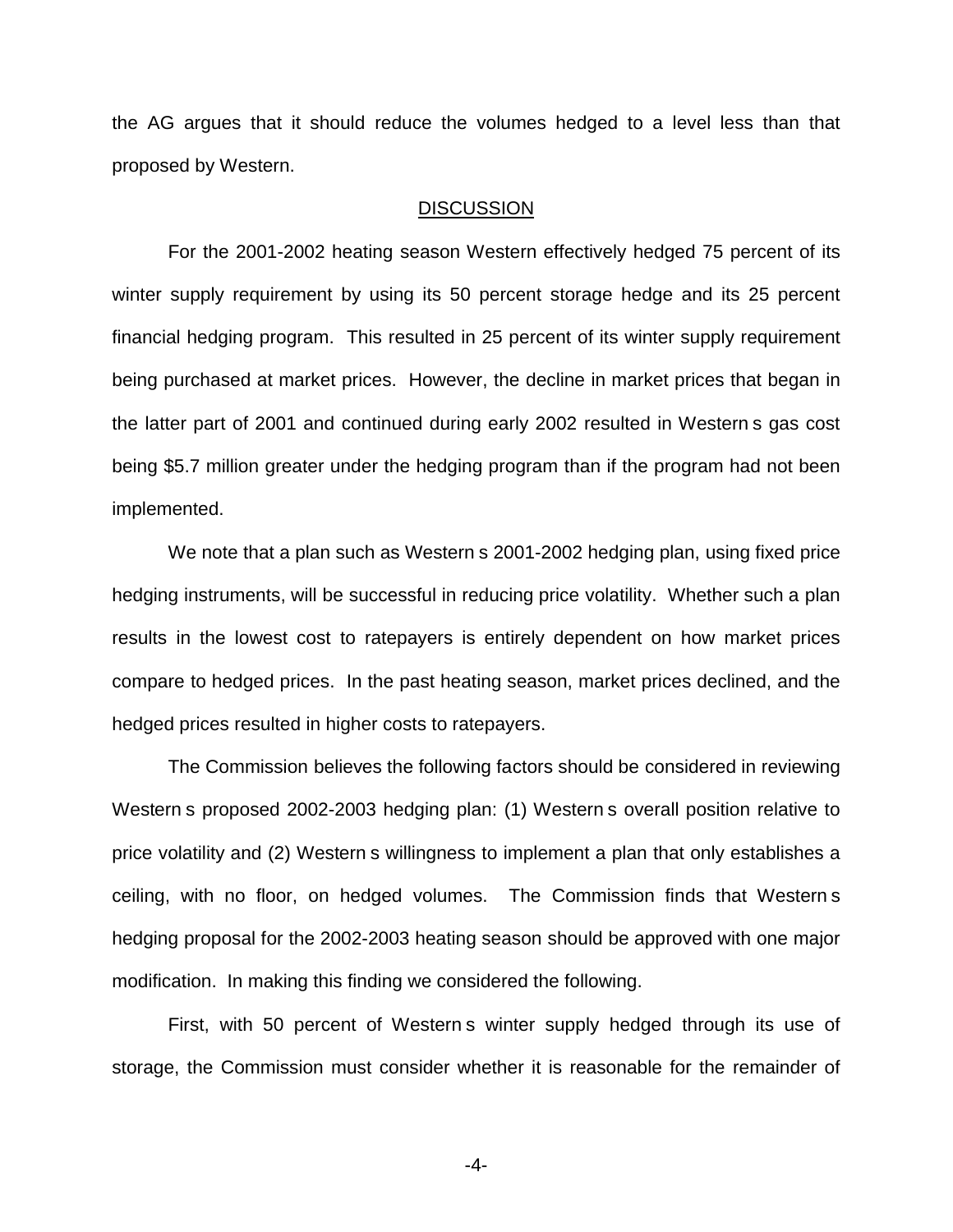Western s winter supply requirement to be subject to market price fluctuations or for some portion thereof to be covered under a hedging program. Second, as compared to the plan implemented for the 2001-2002 heating season, if a hedging program is approved, the Commission must determine whether a fixed portion of Western s winter supply requirement should be hedged, or whether it is more appropriate to establish a range of hedged volumes.

On the first point, the Commission finds that hedging a portion of its winter supply requirement not covered by storage withdrawals is appropriate for Western. Although Western s hedging activity for the 2001-2002 heating season did not produce the absolute lowest costs for ratepayers, it did result in stable prices that were comparable to those of the Commonwealth s other major gas distribution utilities. Given that this past heating season represents only one period from which to review the results of Western s hedging activity, we are not persuaded by the AG s arguments to reduce the level of volumes that will be covered by Western s hedging plan. Therefore, as proposed, we will approve 25 percent of Western s winter supply requirement as the ceiling, or upper limit, on the volumes to be included in the hedging plan.

On the second point, we find that, instead of hedging a fixed component of its winter supply requirement, Western should establish a range of volumes for its hedging program. As previously stated, we find that 25 percent of its winter supply requirement should be the upper limit on the volumes to be hedged by Western. We further find that the range should contain no lower limit, or floor, on the volumes that may be hedged under the hedging plan. This will inject a greater degree of judgement and decisionmaking into the hedging plan than was included in the plan approved for the 2001-2002

-5-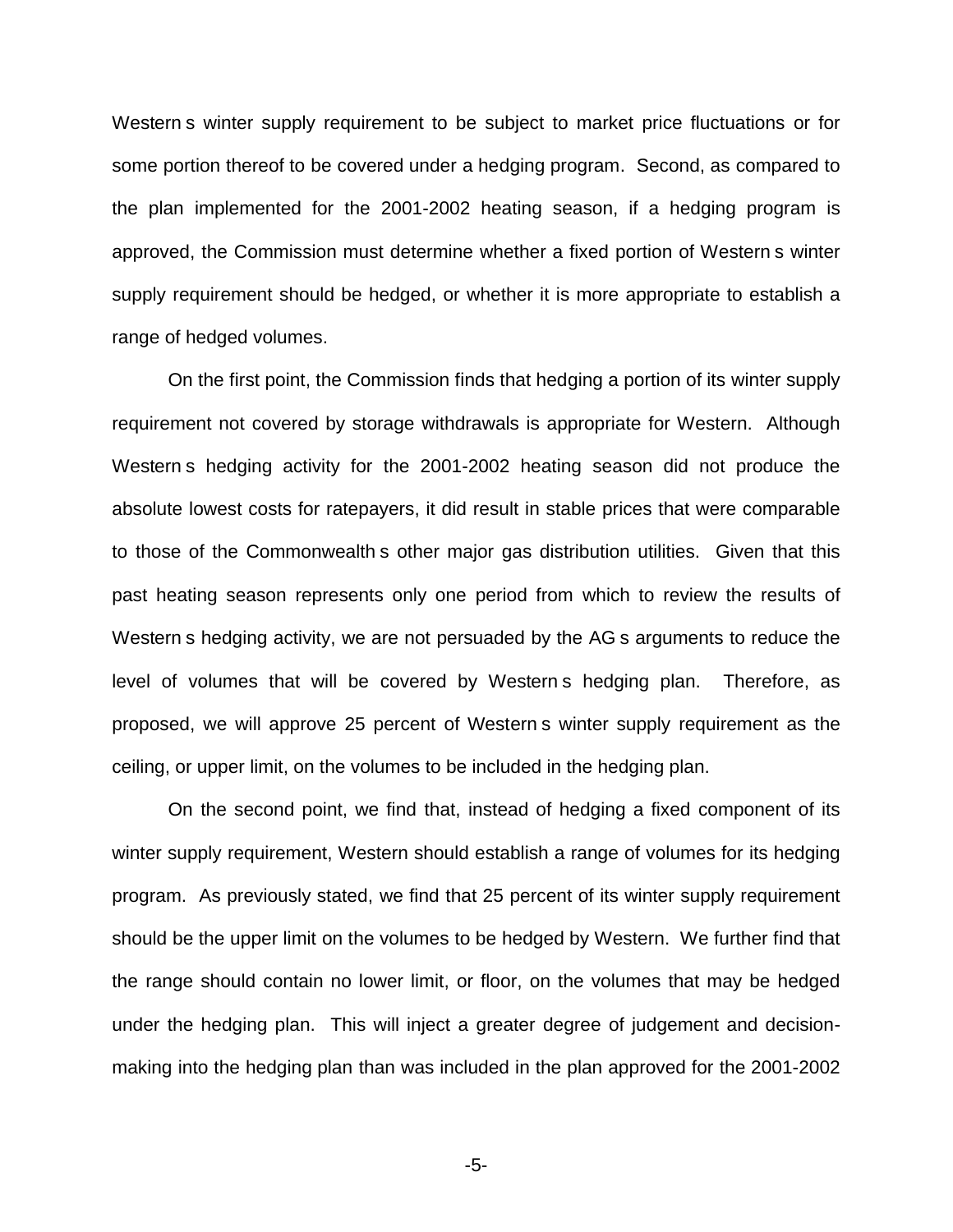heating season and provide greater flexibility to Western in the event market prices experience a decline similar to that experienced in the summer and fall of 2001.

# OTHER ISSUES

## Accounting and Reporting Requirements

Western did not propose any changes in the accounting and reporting requirements imposed on it by our Order approving its 2001-2002 hedging plan.<sup>4</sup> The Commission believes the information provided by Western in both its interim and final hedging reports was beneficial in our monitoring the activities of that plan. In order to retain those benefits, we will require that Western comply with the same accounting requirements and reporting requirements for this hedging plan. As required previously, Western is to file its interim report shortly after the November 1 start of the heating season and its final report shortly after the March 31 end of the heating season. As was done in this proceeding, Western should file its final report concurrent with any application for approval of a hedging plan for the subsequent heating season.

## Administrative Case 384 Focused Management Audit

A focused management audit of the gas procurement practices of the Commonwealth s major jurisdictional gas distribution utilities, including Western, is currently being conducted for the Commission by The Liberty Consulting Group ( Liberty ). The fairly broad scope of the audit covers many issues, including hedging programs. The Commission expects to gain a great deal of beneficial information from the audit. However, given that Liberty s final report is not due until several weeks after

-6-

<sup>4</sup> Case No. 1997-00513, Modification to Western Kentucky Gas Company, a Division of Atmos Energy Corporation, Gas Cost Adjustment to Incorporate an Experimental Performance-Based Ratemaking Mechanism, Order of June 15, 2002.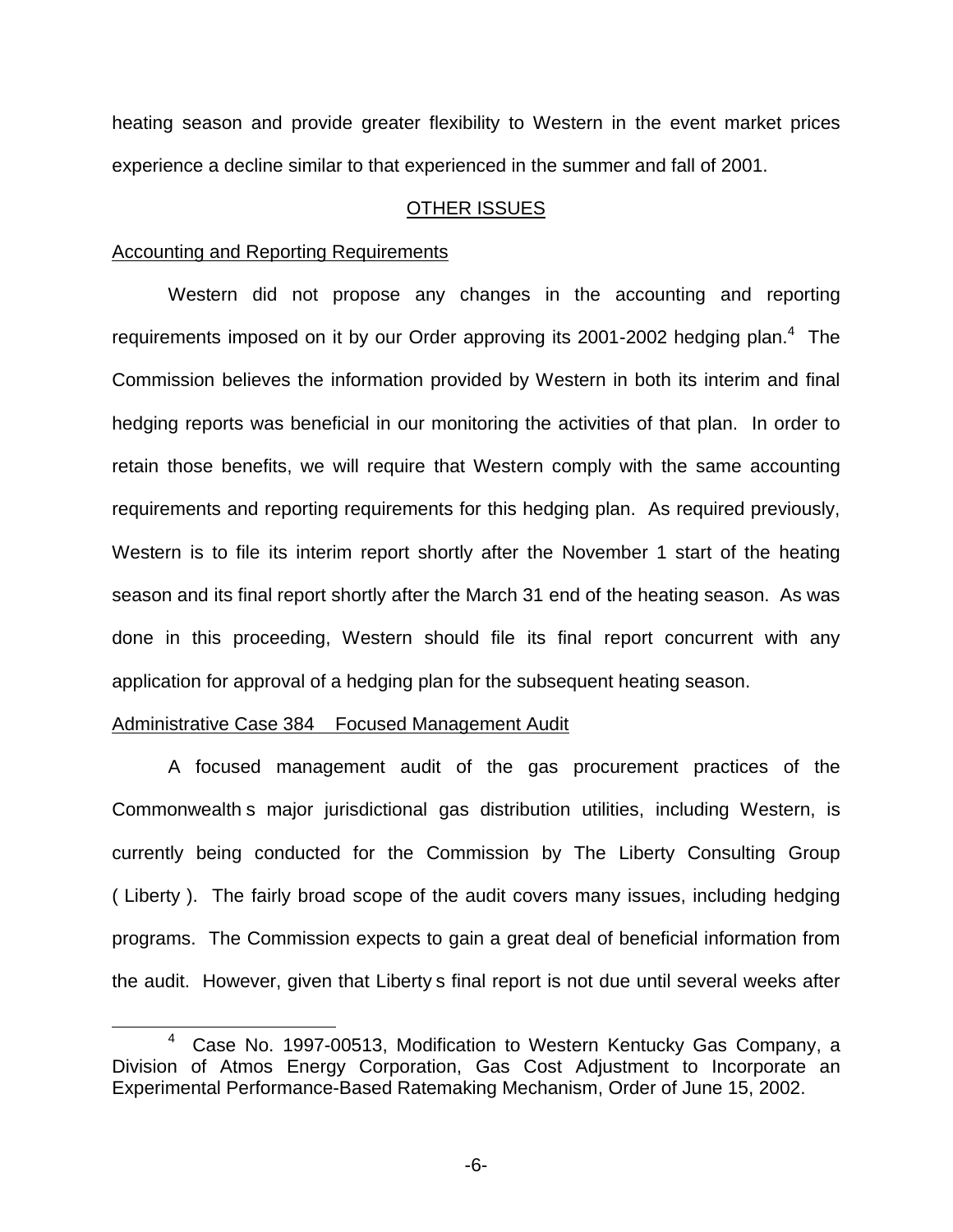the date of this Order, that information will not be available when a decision is required in this proceeding. Therefore, while the decision rendered herein does not have the benefit of Liberty s findings and recommendations on hedging, the Commission intends to take full consideration of those findings and recommendations in any future review of Western s hedging program.

## FINDINGS AND ORDERS

Based on the evidence of record and being otherwise sufficiently advised, the Commission finds that:

1. Western s interim and final reports on its 2001-2002 hedging plan should be accepted.

2. Western s request to implement a hedging plan for 2002-2003 should be approved, subject to the modification that there be no lower limit on the volumes that may be hedged.

3. Western should file interim and final hedging reports on its 2002-2003 hedging plan in the same manner as it filed for its 2001-2002 plan.

IT IS THEREFORE ORDERED that:

1. Western s proposed hedging plan for the 2002-2003 heating season is approved as modified herein.

2. Western shall file an interim hedging report on its 2002-2003 hedging plan, containing the same type of information as its interim report on its 2001-2002 hedging plan, with the Commission no later than November 15, 2002.

-7-